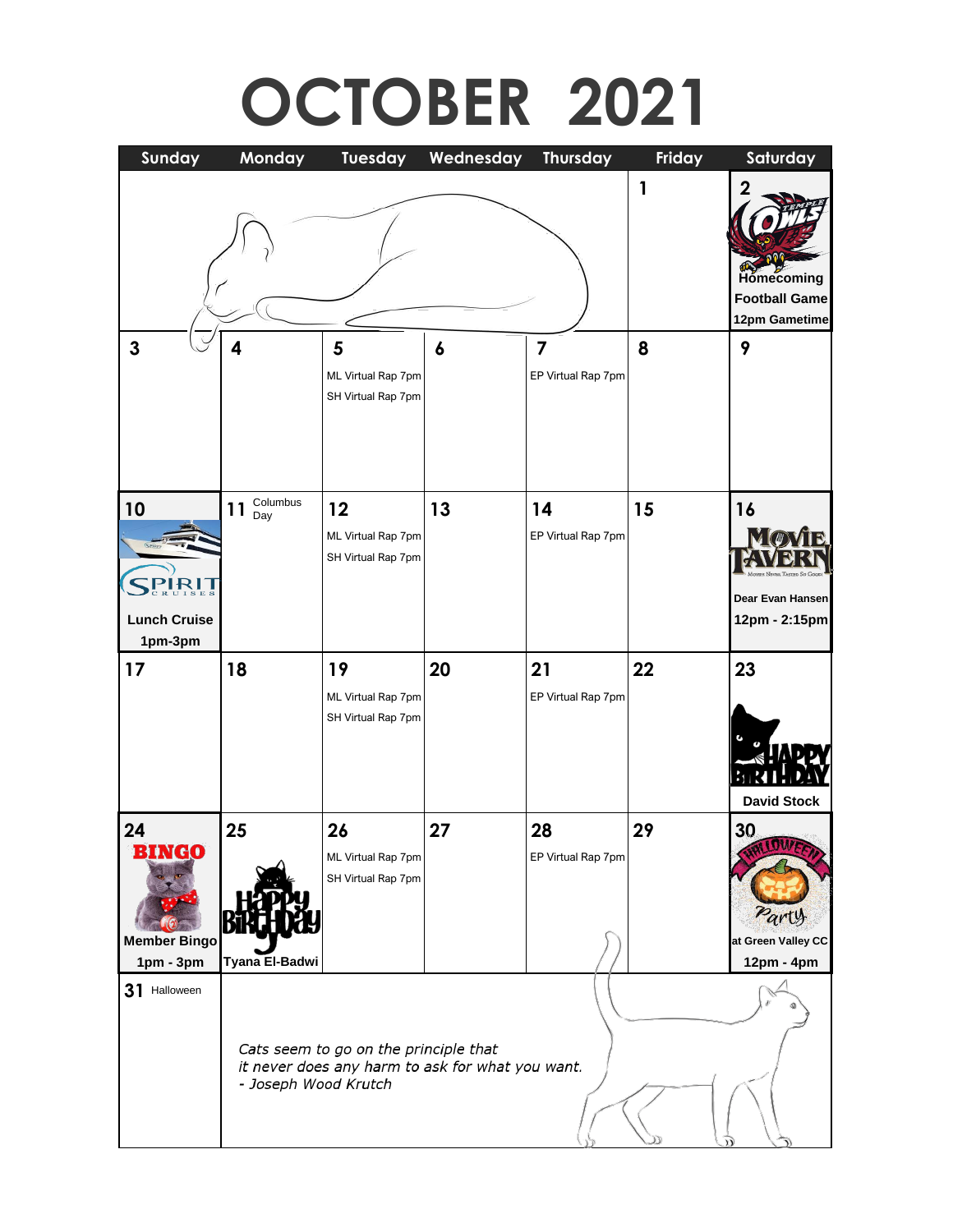

261 Old York Road ♦ Suite 530 ♦ Jenkintown, PA 19046 Tel: 215.886.9990 ♦ Fax: 215.886.6818

Email: [coxc@aaddpa.org](mailto:coxc@aaddpa.org) ♦ Website: www.aaddpa.org

# **October 2021 EVENT DESCRIPTIONS**

### **Saturday, October 2, 2021 Temple Owls Homecoming Football Game @ Lincoln Financial Field** Don't miss out on the fun as the **Temple Owls Homecoming game against University of Memphis Tigers** in what

promises to be an exciting game at Lincoln Financial Field (One Lincoln Financial Way, Philadelphia, PA 19148). Eat a good breakfast and lunch before joining us and **bring an extra \$30 for ballpark snacks. Noon Game time.** *If steps bother you, please Do Not Sign-Up***.** The bus will leave the Pavilion at 10:00 a.m. and the Main Line at 10:30 a.m. The bus will return to the Main Line around 3:45 p.m. and the Pavilion at 4:15 p.m.

## **Cost of Trip: \$65.00 (Food NOT Included)** *Thanks to support from the Philadelphia Foundation*

**Sunday, October 10, 2021 Lunch on the Delaware @ Spirit Cruises**

Enjoy a two-hour lunch cruise with narrated tour on the Delaware River. There will be a grand buffet for lunch, with desserts and beverages (soda, juice, iced tea, water and coffee). You will be entertained by singing waiters and a dazzling DJ will spin tunes for a non-stop fun afternoon! The cruise will board at Penn's Landing (401 S. Columbus Blvd. Philadelphia, PA 19106). **The cruise is from 12:30 p.m. – 3:00 p.m Boarding at 11:30am**. The buses will leave the Pavilion at 10:45 a.m. and the Main Line at 11:15 a.m. The bus will return to the Main Line at 4:00 p.m. and the Pavilion at 4:30 p.m.

# **Cost of Trip: \$98.00 (Includes Lunch)** *Thanks to support from the Charter Foundation*

Join us at the **Movie Tavern Flourtown** (1844 Bethlehem Pike, Flourtown, PA 19031). Your lunch will be served to you at your table while you watch. *Dear Evan Hansen* tells the story of a young man with social anxiety disorder who so yearns to make a connection with his peers that he fabricates a relationship with a deceased student to become closer to the boy's family. When a classmate commits suicide, shy Evan Hansen finds himself at the center of the tragedy and turmoil. The Movie runtime is from 12:00pm - 2:15pm. The buses will leave the Main Line at 10:30 am and the Pavilion at 11:00am. The bus will return to the Pavilion at 3:00 p.m and the Main Line at 3:30 p.m.

*FYI The Flourtown Movie Tavern Theater is reserved for AADD members ONLY and is closed to the public for this event.*

## **Cost of Trip: \$75.00 (Includes Lunch)** *Thanks to support from Fox Chase Bank*

# **Sunday, October 24, 2021 VIRTUAL Member Bingo via ZOOM**

Join us online for another round of VIRTUAL Bingo. Break out those laminated Bingo cards and let's call some Letters and Numbers till someone WINS all from the comfort of your own home!!! **Cost of Event: \$20.00**

**Saturday, October 30, 2021 Halloween Dance @ Green Valley Country Club** Join us for our annual Halloween Dance at the Green Valley Country Club (201 Ridge Pike, Lafayette Hill, PA 19444) Come in costume and dance the afternoon away to your favorite music. The party is scheduled from Noon to 4:00 p.m. Prizes will be given for the most unique costumes. You are welcome to invite a friend. The buses will leave the Main Line and the Pavilion at 11:15am The buses will return to the Main Line and the Pavilion at 4:30 p.m.

# **Cost of Trip: \$75.00 (Includes Lunch)**

*Thanks to support from Whole Foods Market*



| These are symbols you will find in your trip descriptions to help explain what the trips entail.<br>This will help you make a suitable decision if the trip is right for you. |  |  |  |  |  |  |  |
|-------------------------------------------------------------------------------------------------------------------------------------------------------------------------------|--|--|--|--|--|--|--|
| Must bring extra money<br><b>Walking</b><br><b>Stairs</b><br>No Bags                                                                                                          |  |  |  |  |  |  |  |
| Will provide food (meal or snack, read description)<br>Sunscreen/Hat                                                                                                          |  |  |  |  |  |  |  |
| Invite a friend along<br>Dark areas and/or evening<br>Dress Warm                                                                                                              |  |  |  |  |  |  |  |
| Dress clothing (no jeans, sneakers, sweatshirts, sweatpants or T-shirts)                                                                                                      |  |  |  |  |  |  |  |



## **Saturday, October 16, 2021 Dear Evan Hansen @ Movie Tavern**